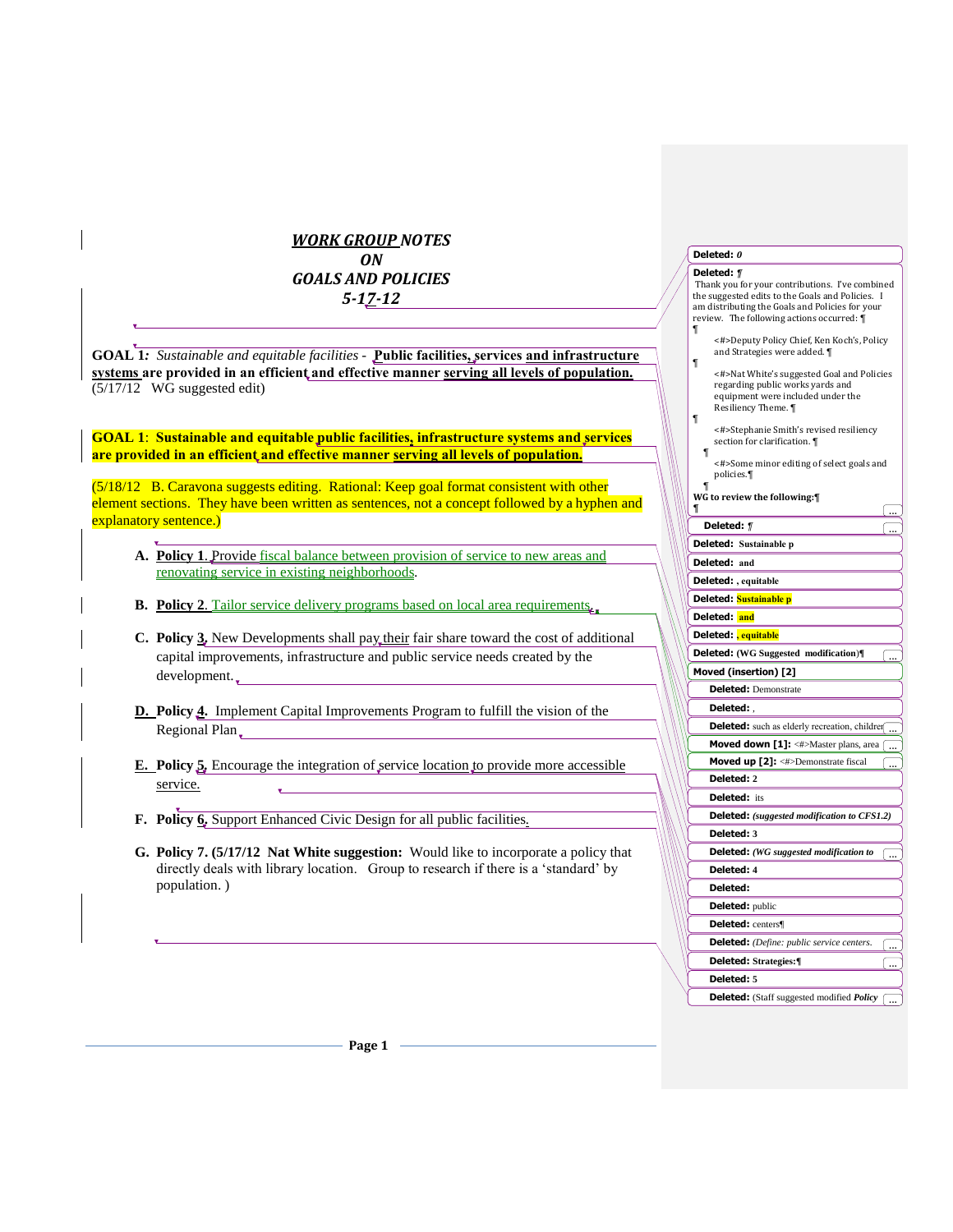*GOAL 2: Regional infrastructure coordination -* **planning and implementing facilities and infrastructure systems between public agencies, non profits and private providers is a priority** (5/17/12 WG suggested edit)

**GOAL 2: Regional facilities and infrastructure coordination, planning and implementing among public agencies, non profits and private providers is a priority**.

(5/18/12 B. Caravona suggests editing. Rational: Keep goal format consistent with other element sections. They have been written as sentences, not a concept followed by a hyphen and explanatory sentence.)

**A. Policy 1.** Cooperative planning between government jurisdictions, agencies, educational institutions, non-profit and private service providers shall be pursued.

*GOAL 3: Emergency Response and public Safety –* **the provision of adequate emergency response and public saftey services to human and natural caused hazards and disasters.**  (5/17/12 WG suggested edit)

**GOAL 3: In response to human and natural caused hazards and disasters, provide adequate emergency response and public safety services.**

(5/18/12 B. Caravona suggests editing. Rational: Keep goal format consistent with other element sections. They have been written as sentences, not a concept followed by a hyphen and explanatory sentence.)

**A. Policy 1:** Maintain high quality and efficiency in police, fire and emergency services to the extent that is consistent with operational policies and City and County resources as directed by elected officials.

**B. Policy 2: City of Flagstaff fire stations to be located within the prescribed response time from new and existing development as determined by the standards set forth by the National Fire Protection Agency (NFPA 1710).** City of Flagstaff and Coconino County District fire stations shall be located within the prescribed response time from new and existing development as determined by the Flagstaff Fire Department's "Community Fire Protection Analysis" and the Ponderosa Fire Advisory Council.

**C. Policy 3:** City of Flagstaff police facilities (i.e. Main and sub-stations) to be located within the prescribed response time goals and service needs of the community.

**Deleted: regional** 

### **Deleted: regional**

## **Deleted: (Staff suggested edit)¶**

**Deleted:** For a satisfactory level of quality, quantity and dependability of services, encourage cooperation and functionality

### **Deleted:** *(WG suggested modification to CFS1.3 and insert under Goal 2.)¶*

<#>Master plans, area plans, functional plans and capital improvements shall be coordinated.¶ <#>Utilize the Regional Plan's maps and plans, master plans, functional plans and environmental analysis to identify primary and secondary impacts to service extensions, siting and the timing of capital projects. ¶

#### **¶ Strategies:¶**

¶ <#>Franchise agreement negotiation/renewals should add a provision to include infrastructure planning.¶ <#>Coordinate capital improvements with utility providers for shared improvements opportunities during construction¶ Schedule and stage public works project to reduce inconvenience to the public, residents and business

## **Moved (insertion) [1]**

**Deleted:** ¶

## **Deleted: (WG suggested edits)**¶

**Deleted: (WG suggested edits. WG considering to remove as it may be redundant of goal.)**¶ **¶**

#### **Police Strategies***:¶*

<#>Provide effective, visible police presence in the community, timely, appropriate response to calls for service and appropriate involvement in the resolution of community problems.¶ <#>Provide timely, relevant information to both officers and citizens.¶ <#>¶ <#>Plan and prepare for the future police service needs of the community. <#>Pursue sustainable alternative means of

funding, volunteer services, and alternate resources to improve police services.¶ <#>Enhance the police department's knowledge of the public's perception and expectation of law enforcement services.¶ <#>Emphasize the role of law abiding community members, governmental agencies and the private sector in the

...

**Deleted: SHALL** to

## **Deleted:** d

**Deleted:** ¶ (**WG NOTES: combineD Policies 3 and 4.)**¶

**Deleted:** c

**Deleted:** f